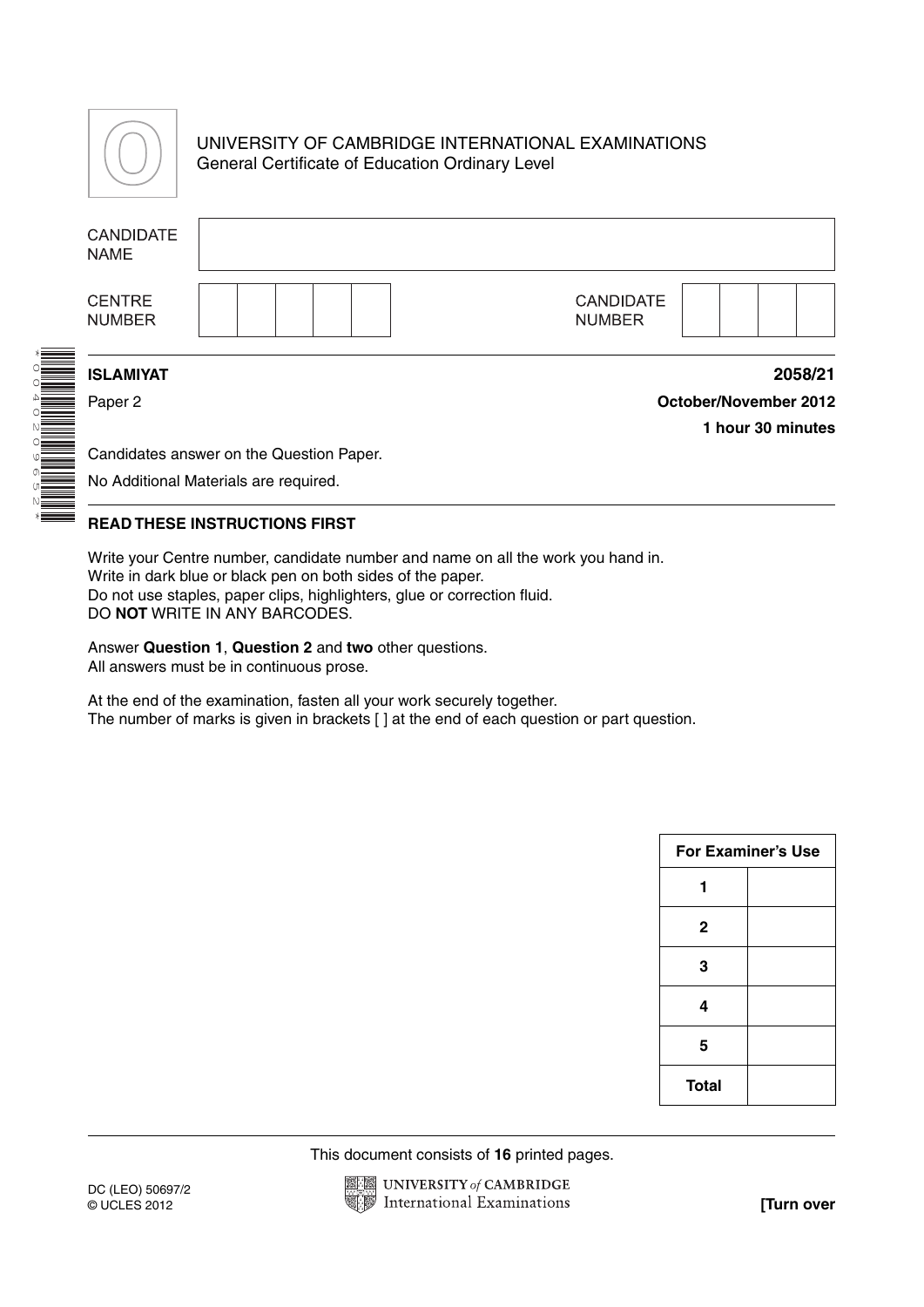You must answer **Question 1, Question 2** and **two** other questions.

- **1** Choose any **two** of the following Hadiths, and:
	- **(a)** describe their teachings about what Muslims believe; [4]
	- **(b)** explain how Muslims can put these teachings into action. [4]

(i) كُلَّ سُلامَى مِنَ النَّاسِ عَلَيْهِ صَدَقَةٌ كُلَّ يَوْمٍ تَطْلُعُ فِيهِ الشَّمْسُ: تَعْدِلُ بَيْنَ اثنَيْنِ صَدَقَةٌ؛ وتُعِيْنُ الرَّجُلَ فِي دَابَّتِهِ فَتَحْمِلْهُ عَلَيْهَا أَوْ تَرْفَعُ لَهُ عَلَيْهَا مَثَاعَهُ صَدَقَةٌ؛ وَالْكَلِمَةُ الطَّيِّبَةُ صَدَقَةٌ؛ وَ بِكُلِّ خَطُوَة تَمْشْدِهَا إِلَي الصَّلاَةِ صَدَقَةٌ؛ وتَمُبِطُ الأَدْيِ عَنِ الطَّرِيقِ صَدَقَةٌ

- **(i)** Every person's every joint must perform a charity every day the sun comes up: to act justly between two people is a charity; to help a man with his mount, lifting him onto it or hoisting up his belongings onto it is a charity; a good word is a charity; every step you take to prayers is a charity; and removing a harmful thing from the road is a charity.
	- نَا) لاَ بَرِ حَجُّ اللهُ مَنْ لاَ بَر**ْحَجُ النَّ**اسَ
- **(ii)** God will not show mercy to him who does not show mercy to others.

(iii) الْسَّاعِيُّ عَلَى الأرْمْلَة وَ الْمِسْكِنْنِ كَالْمُحَاهِدِ في سَبِيْلِ اللهِ، أو الْقَائِمِ الْلَّلْ الصَّائِمِ النَّهَارَ

 **(iii)** One who manages the affairs of the widow and the poor man is like the one who exerts himself in the way of Allah, or the one who stands for prayer in the night or fasts in the day.

iv) بَعَثَ رَسُولُ اللهِ (صَلَّـىَ اللهُ عَلَيْهِ وَسَلَّمَ) أَبَا مُوْسَـى وَمُعَاذَ بْنَ جَبَلِ إِلَـى الْيَمَن، وَبَعَثَ كُلَّ وَ احد مِّنْهُمَا عَلَى مُخْلاَف ۖ نُمَّ قَالَ ٰ 'بَسِّرْ َا وَلاَ نُعَسِّرَ ا وَيَثْبَرْ ا وَلاَ نُنَفِّرَ ا '

 **(iv)** The Messenger of Allah (may Allah bless him and give him peace) sent Abu Musa and Mu'adh ibn Jabal to Yaman, and he sent each of them to govern a part. Then he said: 'Be gentle and do not be hard, and cause rejoicing and do not alienate.'

 .................................................................................................................................. .................................................................................................................................. .................................................................................................................................. .................................................................................................................................. .................................................................................................................................. ..................................................................................................................................

*For Examiner's Use*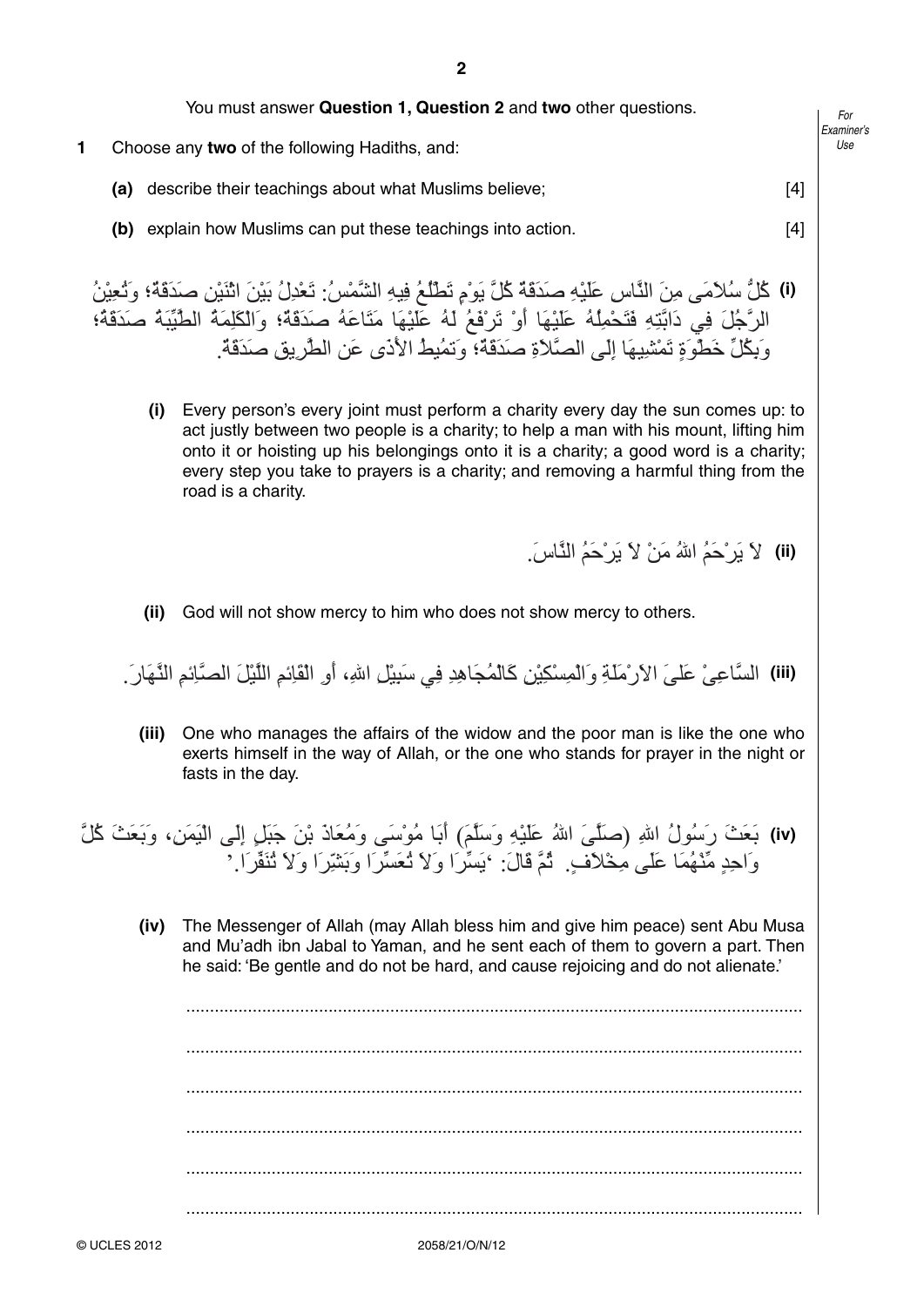| For        |
|------------|
| Examiner's |
| Use        |

 $\mathbf{3}$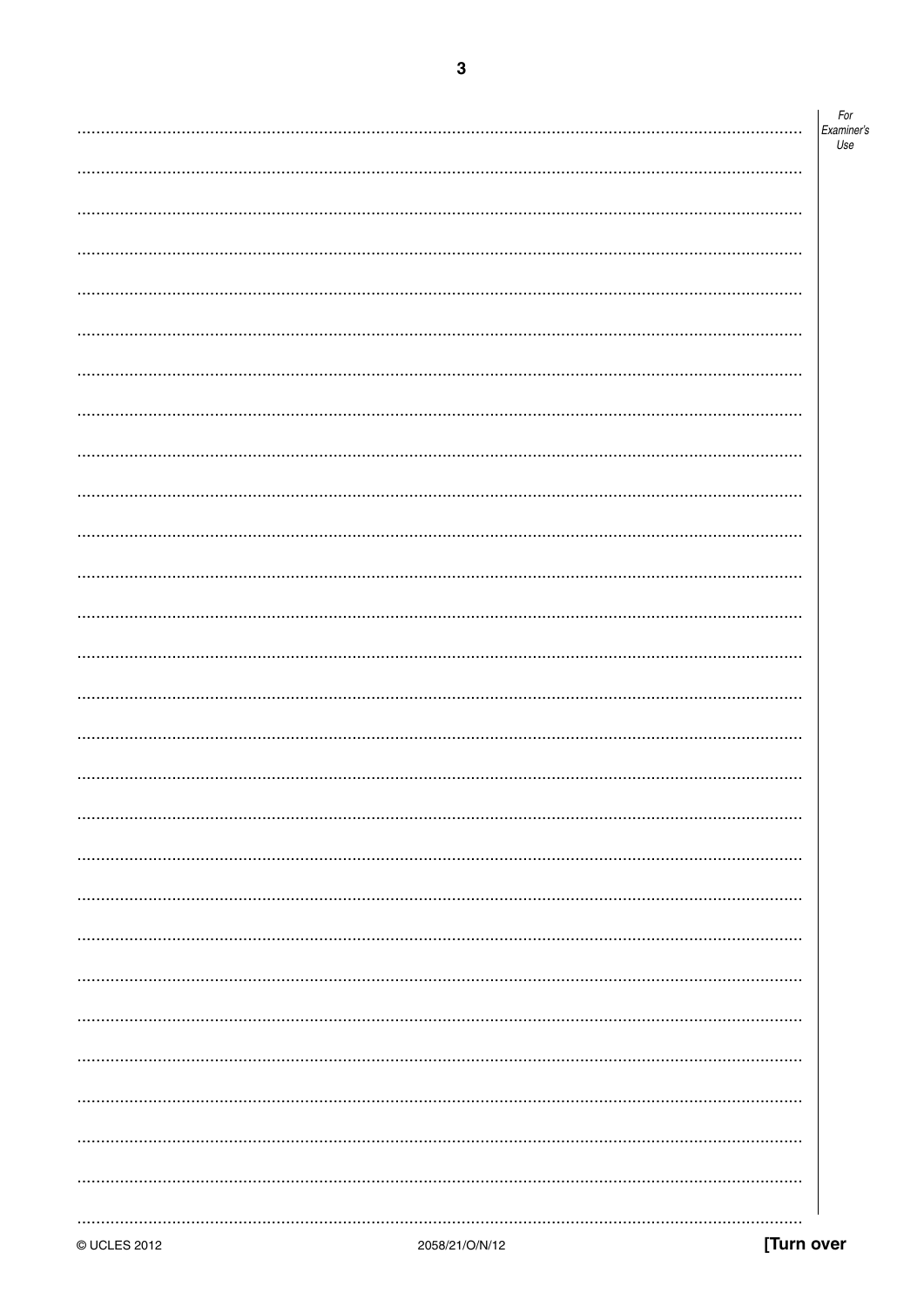| For        |  |
|------------|--|
| Examiner's |  |
| Use        |  |

| . |
|---|
|   |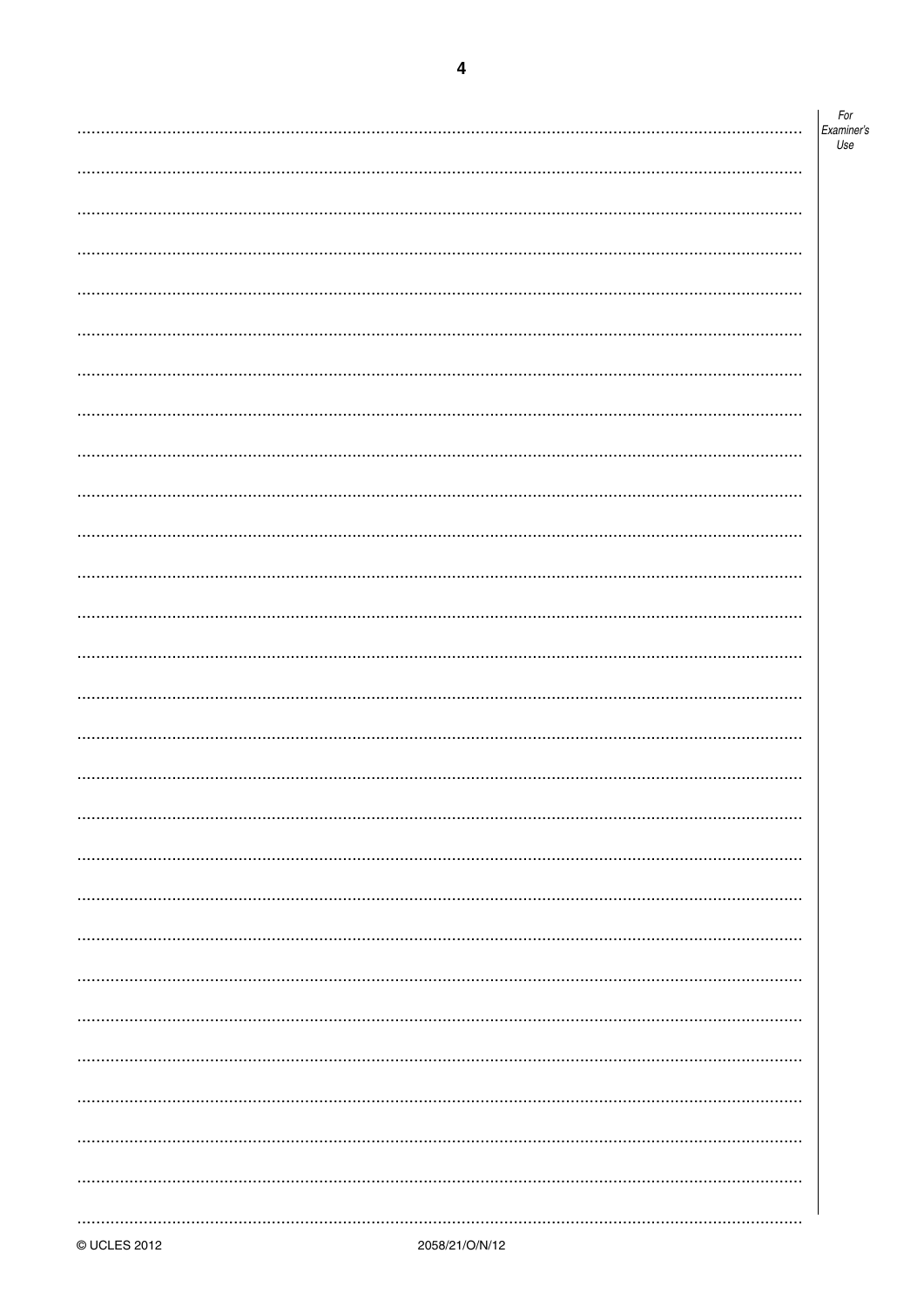| (a) Outline how the following sources are used in establishing Islamic law: |                                                                          |
|-----------------------------------------------------------------------------|--------------------------------------------------------------------------|
| (i)                                                                         | Hadith and Sunnah; and                                                   |
| (i)                                                                         | Qiyas.<br>$[10]$                                                         |
|                                                                             | (b) How easy is it to use ijma in Islamic legal thinking today?<br>$[4]$ |
|                                                                             |                                                                          |
|                                                                             |                                                                          |
|                                                                             |                                                                          |
|                                                                             |                                                                          |
|                                                                             |                                                                          |
|                                                                             |                                                                          |
|                                                                             |                                                                          |
|                                                                             |                                                                          |
|                                                                             |                                                                          |
|                                                                             |                                                                          |
|                                                                             |                                                                          |
|                                                                             |                                                                          |
|                                                                             |                                                                          |
|                                                                             |                                                                          |
|                                                                             |                                                                          |
|                                                                             |                                                                          |
| .                                                                           |                                                                          |
|                                                                             |                                                                          |
|                                                                             |                                                                          |
|                                                                             |                                                                          |
|                                                                             |                                                                          |
|                                                                             |                                                                          |
|                                                                             |                                                                          |
|                                                                             |                                                                          |
|                                                                             |                                                                          |
|                                                                             |                                                                          |
|                                                                             |                                                                          |

 $\overline{\mathbf{2}}$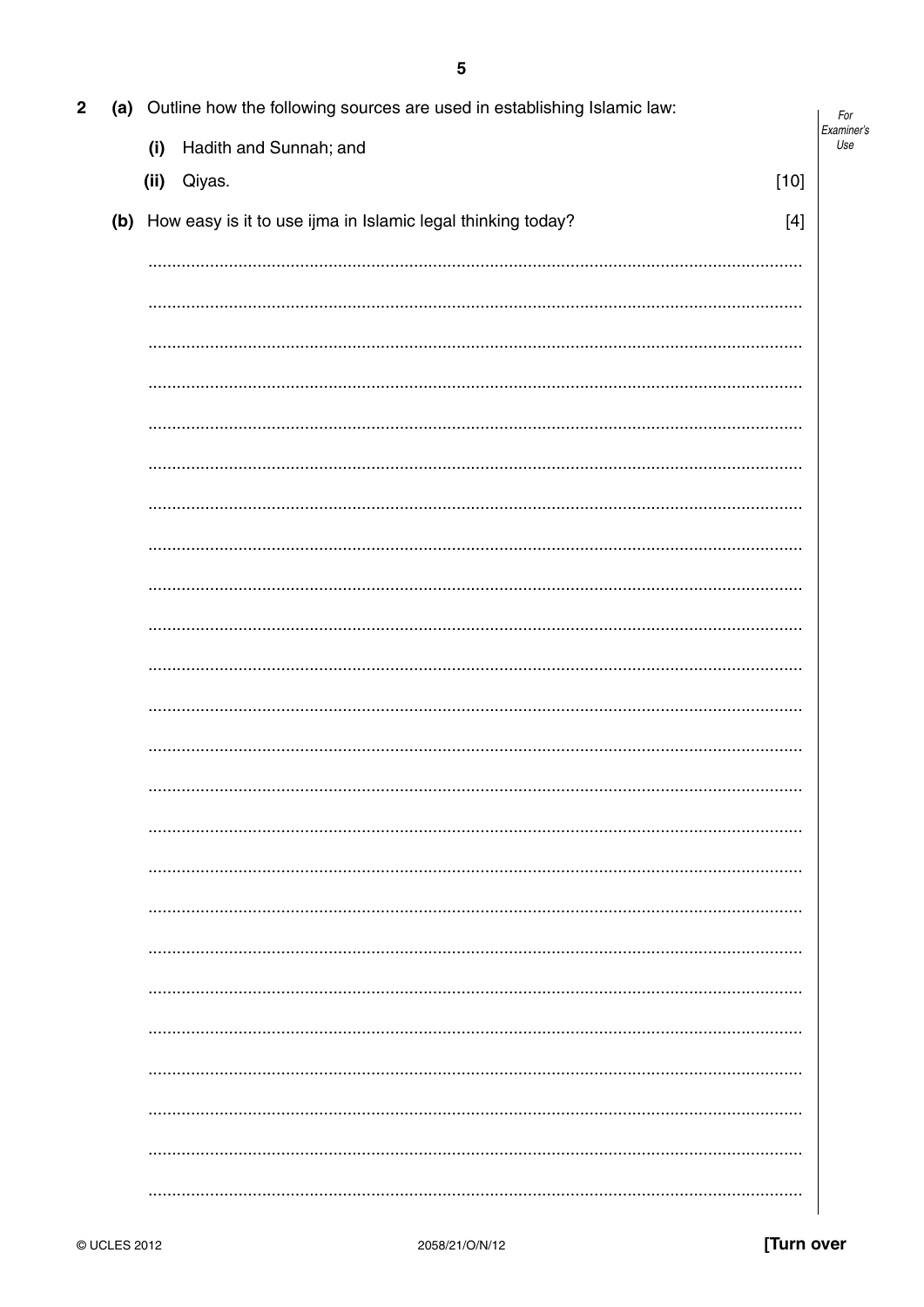| For        |  |
|------------|--|
| Examiner's |  |
| Use        |  |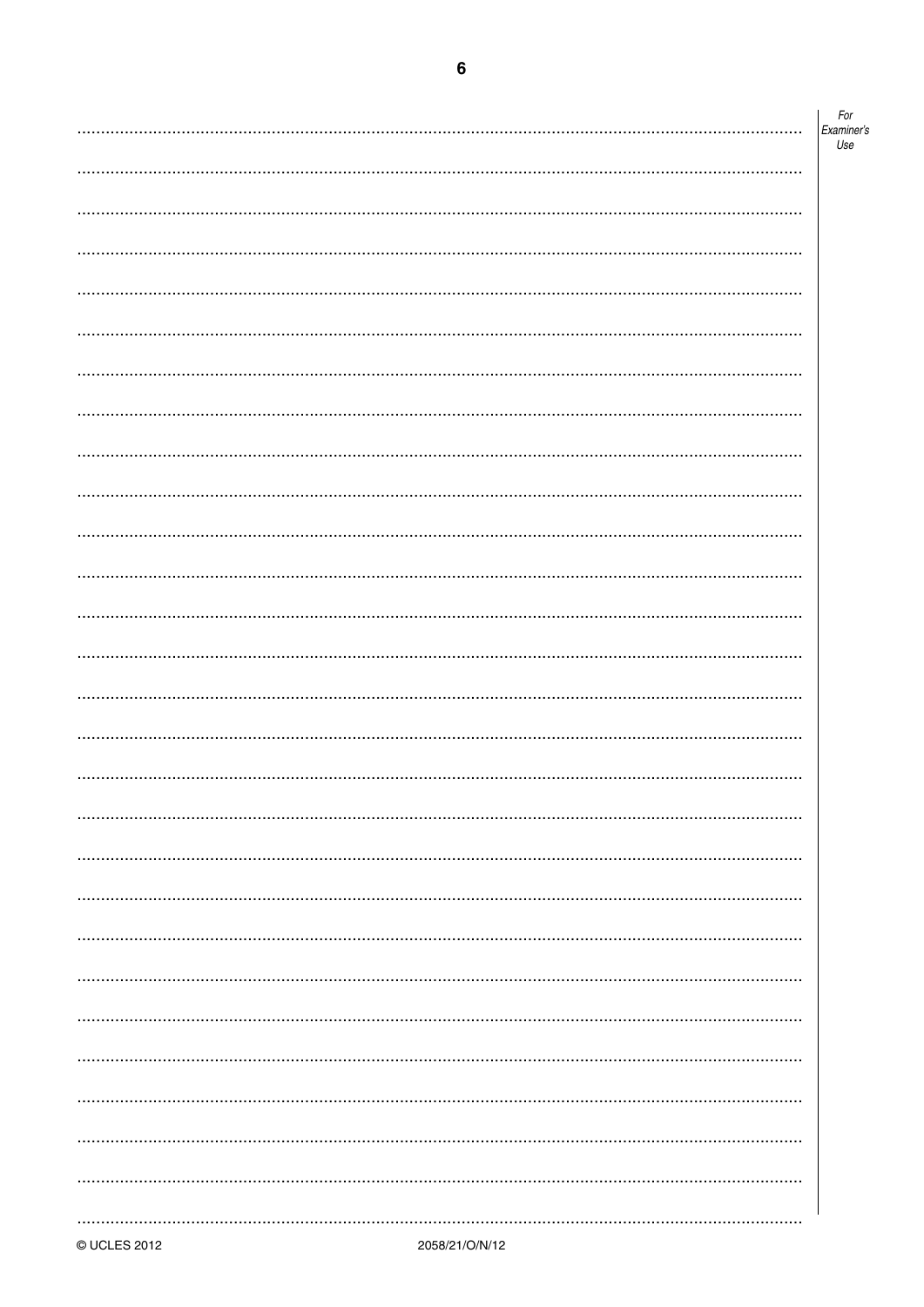|            | For |
|------------|-----|
| Examiner's |     |
|            | Use |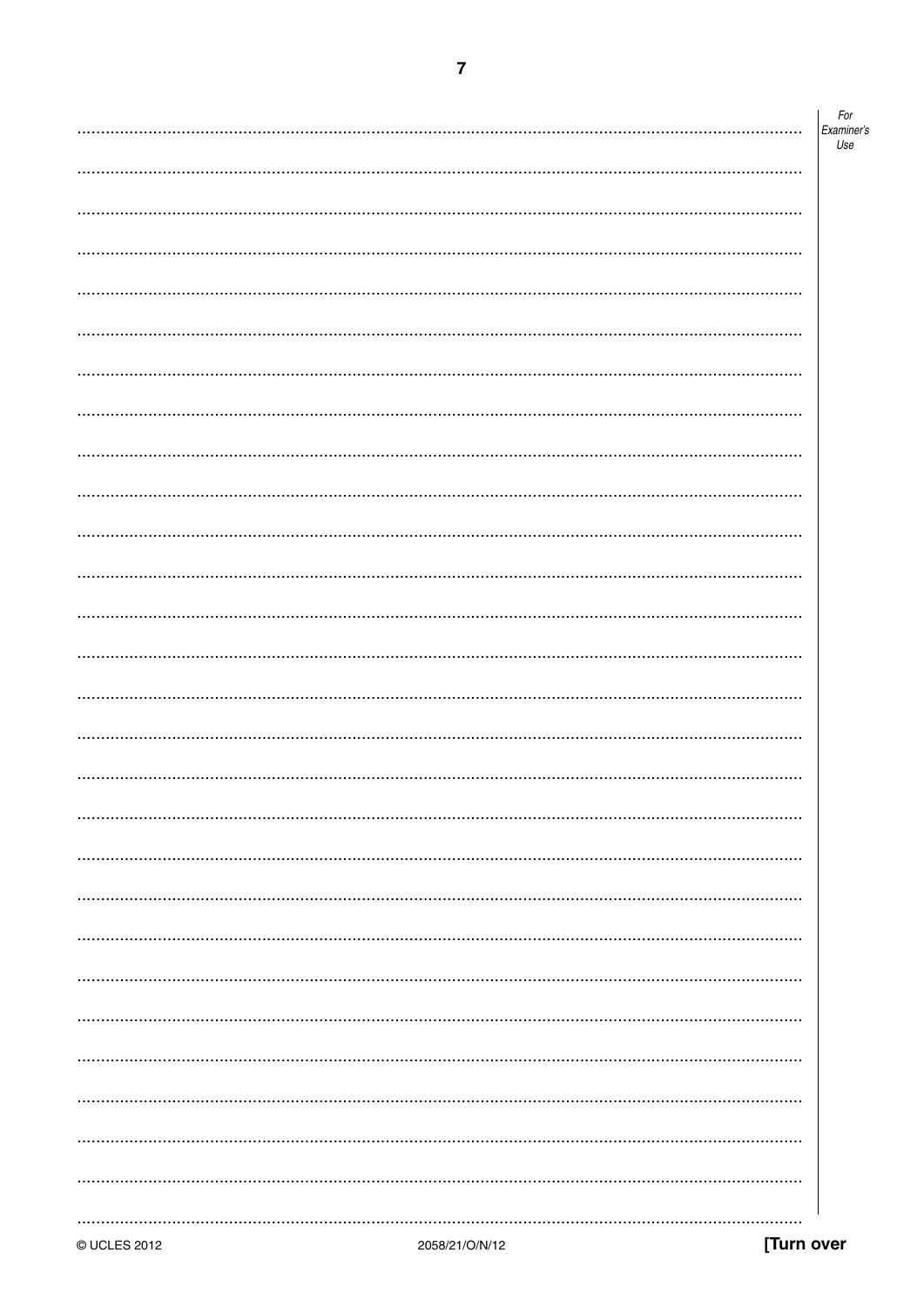| (a) Give an account of Muslim belief in the following: |                                                                              |                   |
|--------------------------------------------------------|------------------------------------------------------------------------------|-------------------|
| (i)                                                    | angels; and                                                                  | Examiner's<br>Use |
|                                                        | (ii) prophets.<br>$[10]$                                                     |                   |
|                                                        | (b) Explain the importance of the Day of Judgment in Muslim belief.<br>$[4]$ |                   |
|                                                        |                                                                              |                   |
|                                                        |                                                                              |                   |
|                                                        |                                                                              |                   |
|                                                        |                                                                              |                   |
|                                                        |                                                                              |                   |
|                                                        |                                                                              |                   |
|                                                        |                                                                              |                   |
|                                                        |                                                                              |                   |
|                                                        |                                                                              |                   |
|                                                        |                                                                              |                   |
|                                                        |                                                                              |                   |
|                                                        |                                                                              |                   |
|                                                        |                                                                              |                   |
|                                                        |                                                                              |                   |
|                                                        |                                                                              |                   |
|                                                        |                                                                              |                   |
|                                                        |                                                                              |                   |
|                                                        |                                                                              |                   |
|                                                        |                                                                              |                   |
|                                                        |                                                                              |                   |
|                                                        |                                                                              |                   |
|                                                        |                                                                              |                   |
|                                                        |                                                                              |                   |
|                                                        |                                                                              |                   |
|                                                        |                                                                              |                   |
|                                                        |                                                                              |                   |
|                                                        |                                                                              |                   |

 $\mathbf{3}$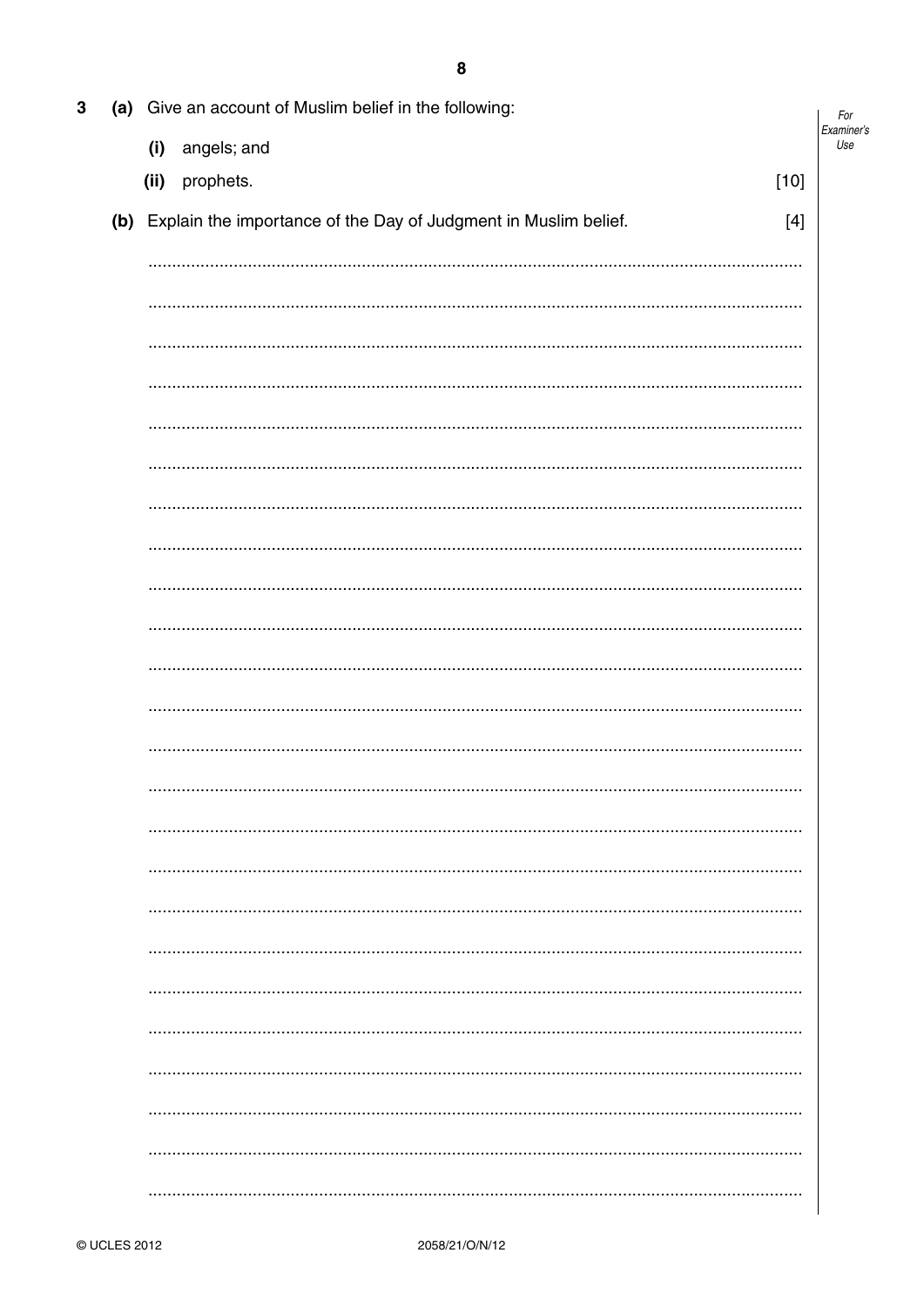| For        |
|------------|
| Examiner's |
| Use        |

 $\boldsymbol{9}$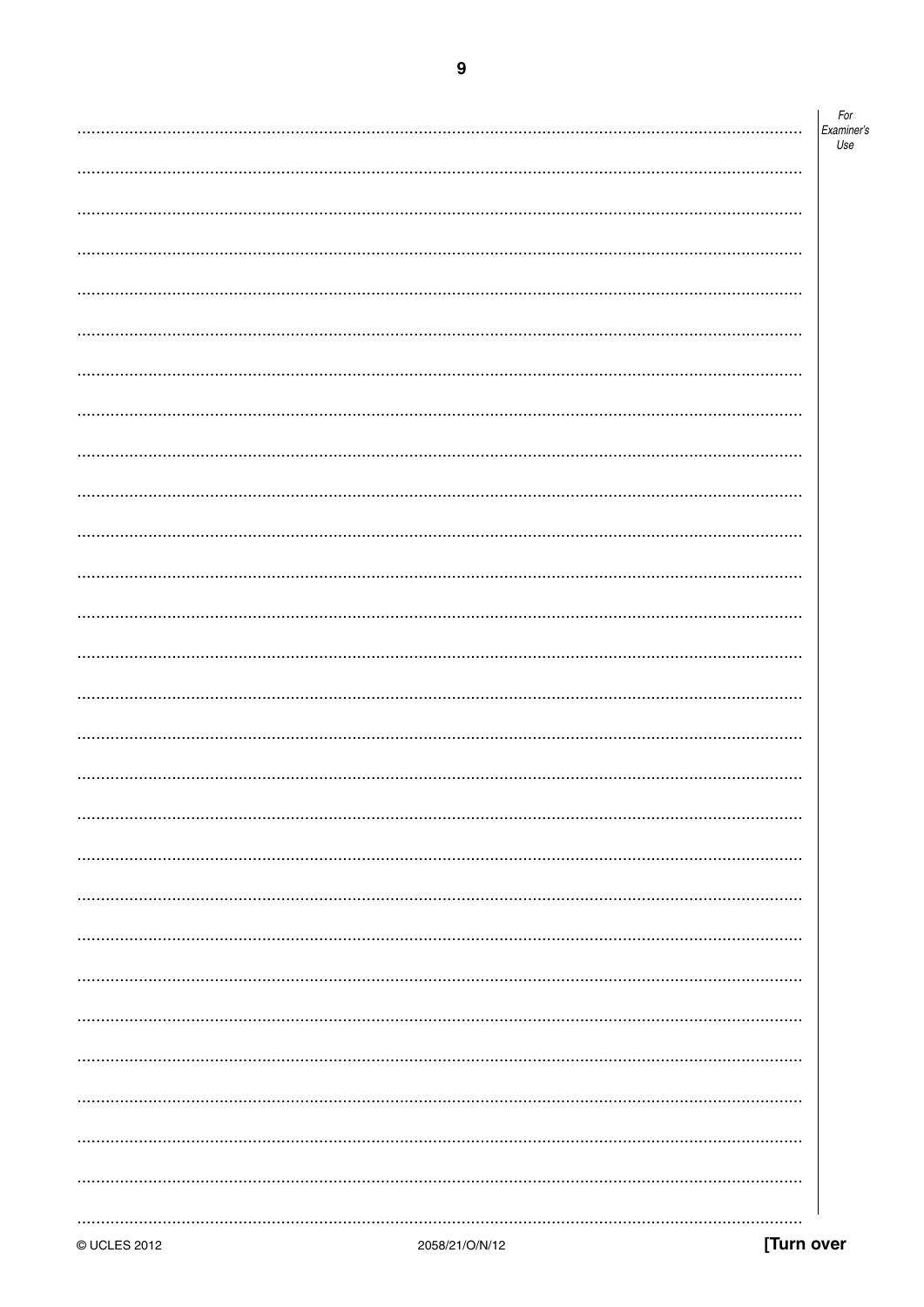| For        |  |
|------------|--|
| Examiner's |  |
| Use        |  |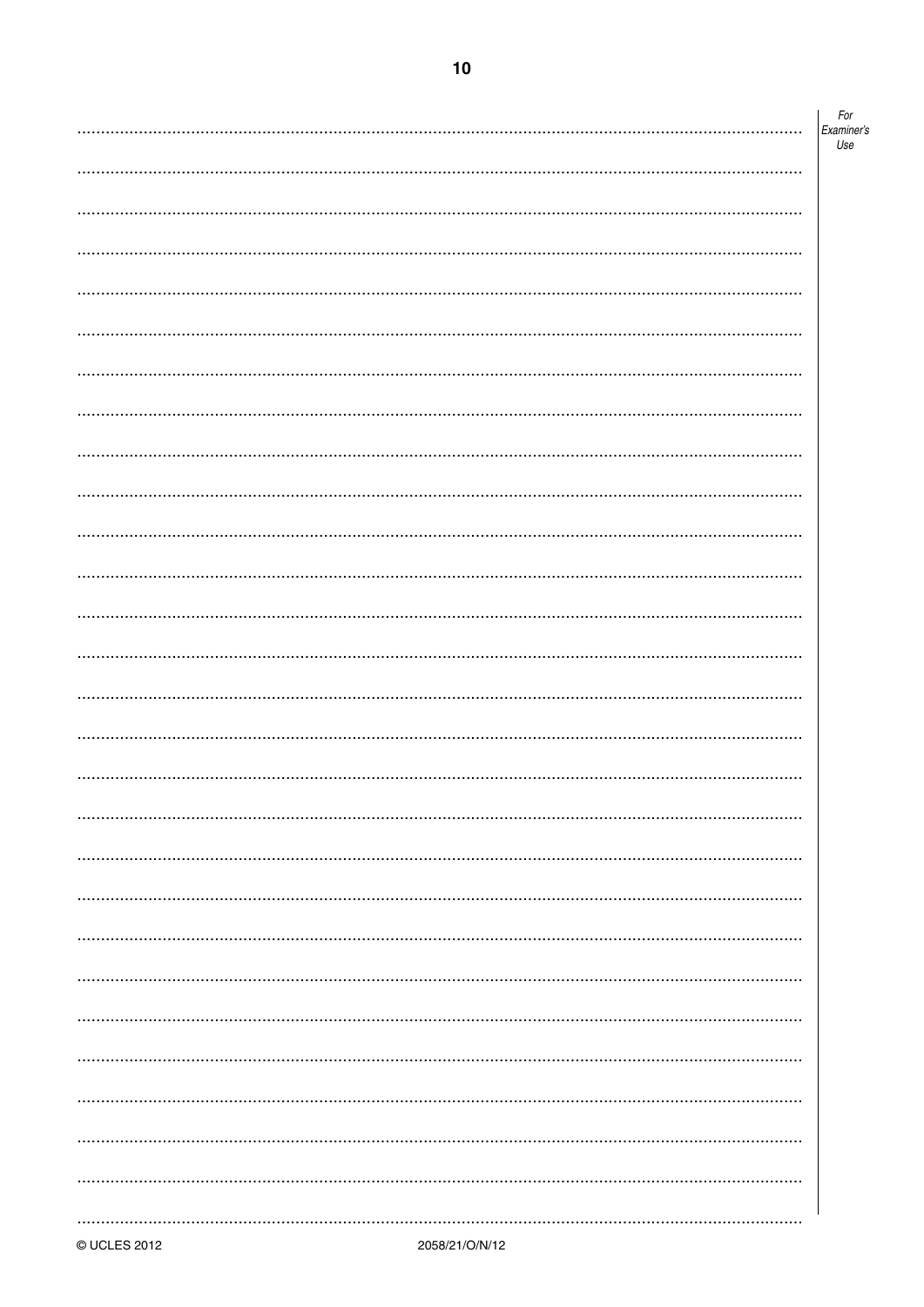| 4 | (a) Write about the election of Abu Bakr as caliph and how he dealt with the false prophets<br>during his reign.<br>$[10]$ | For<br>Examiner's<br>Use |
|---|----------------------------------------------------------------------------------------------------------------------------|--------------------------|
|   | (b) Was Abu Bakr a good choice as caliph? Give reasons to support your answer.<br>$[4]$                                    |                          |
|   |                                                                                                                            |                          |
|   |                                                                                                                            |                          |
|   |                                                                                                                            |                          |
|   |                                                                                                                            |                          |
|   |                                                                                                                            |                          |
|   |                                                                                                                            |                          |
|   |                                                                                                                            |                          |
|   |                                                                                                                            |                          |
|   |                                                                                                                            |                          |
|   |                                                                                                                            |                          |
|   |                                                                                                                            |                          |
|   |                                                                                                                            |                          |
|   |                                                                                                                            |                          |
|   |                                                                                                                            |                          |
|   |                                                                                                                            |                          |
|   |                                                                                                                            |                          |
|   |                                                                                                                            |                          |
|   |                                                                                                                            |                          |
|   |                                                                                                                            |                          |
|   |                                                                                                                            |                          |
|   |                                                                                                                            |                          |
|   |                                                                                                                            |                          |
|   |                                                                                                                            |                          |
|   |                                                                                                                            |                          |
|   |                                                                                                                            |                          |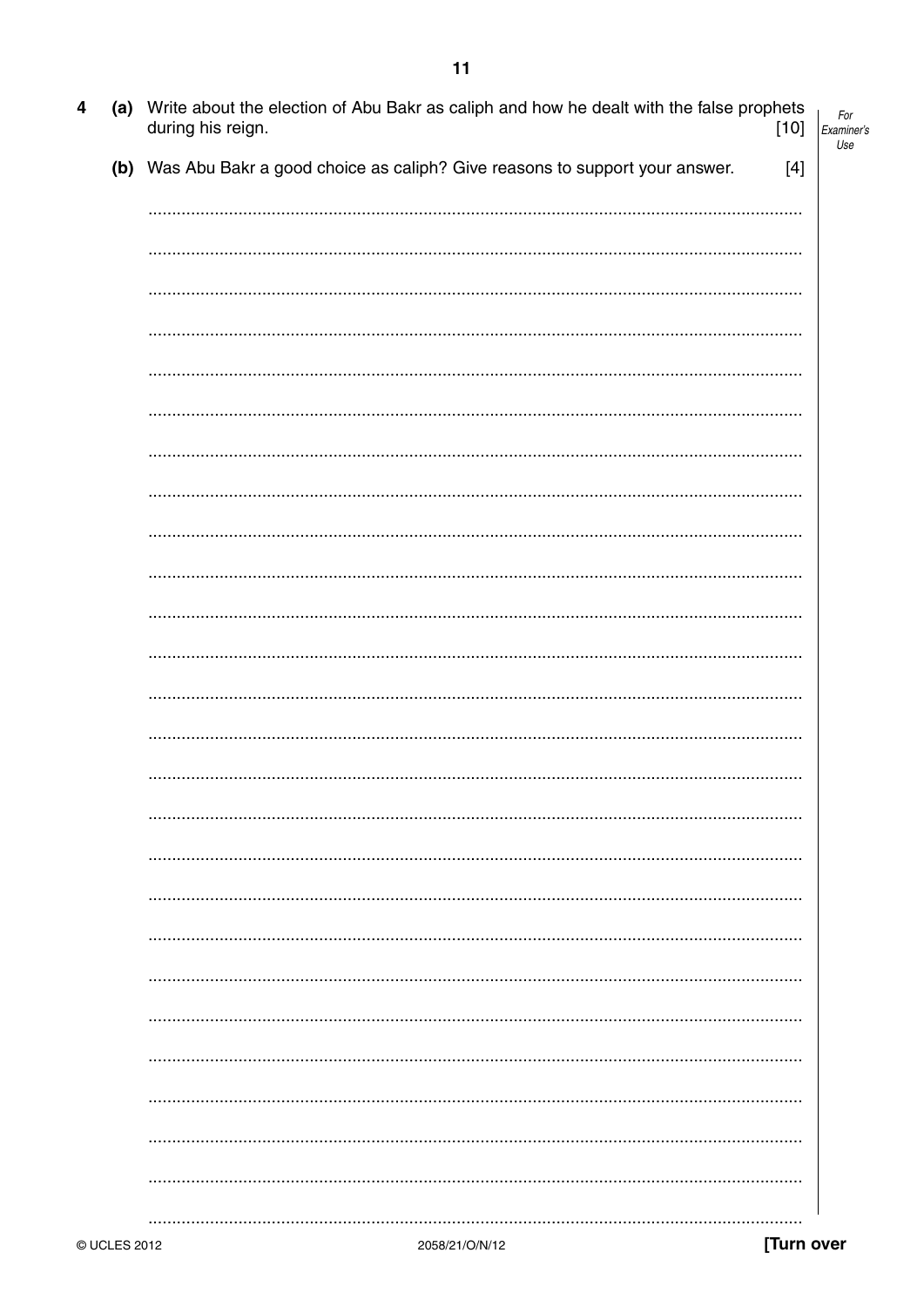| For        |  |
|------------|--|
| Examiner's |  |
| Use        |  |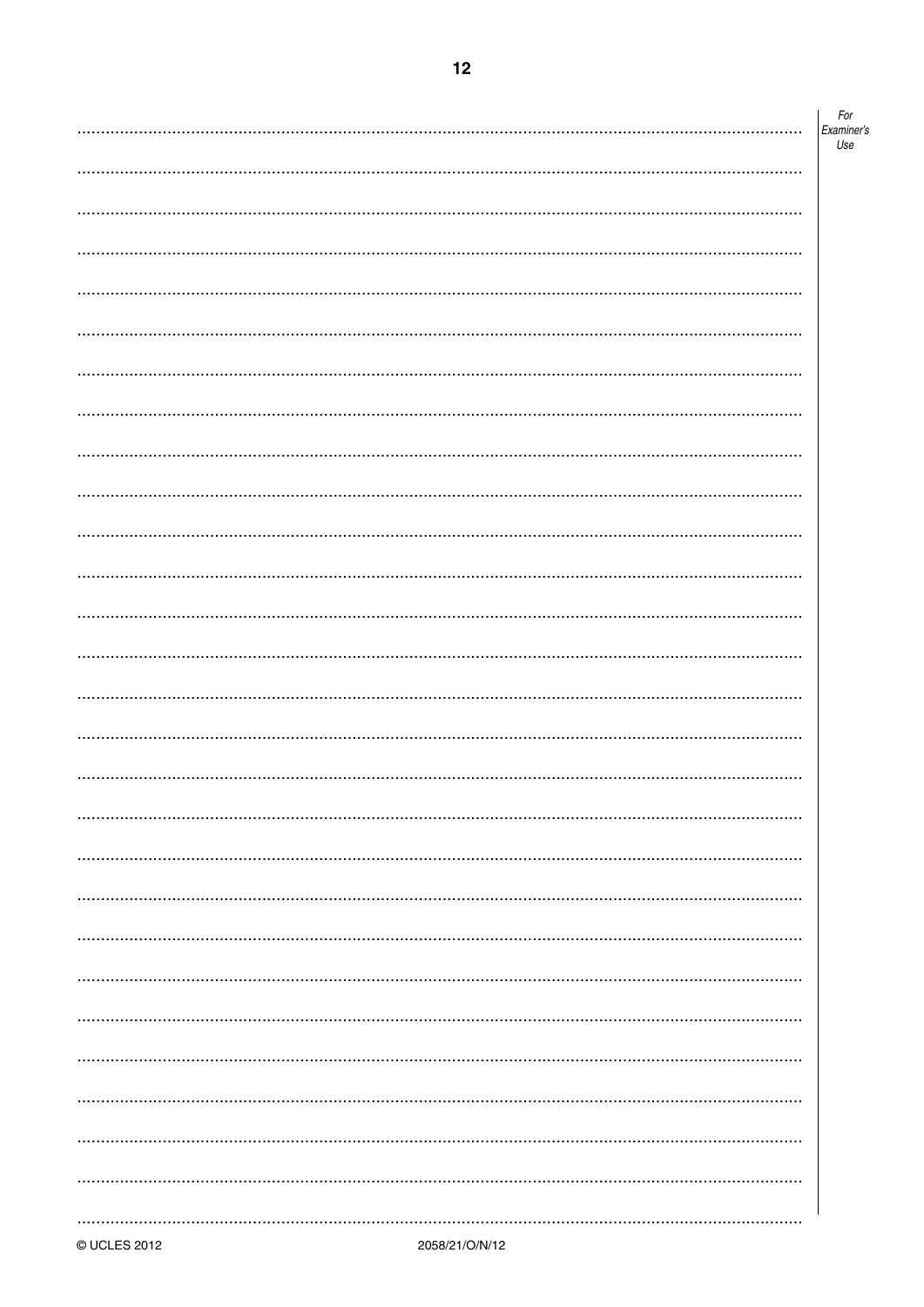| For        |  |
|------------|--|
| Examiner's |  |
| Use        |  |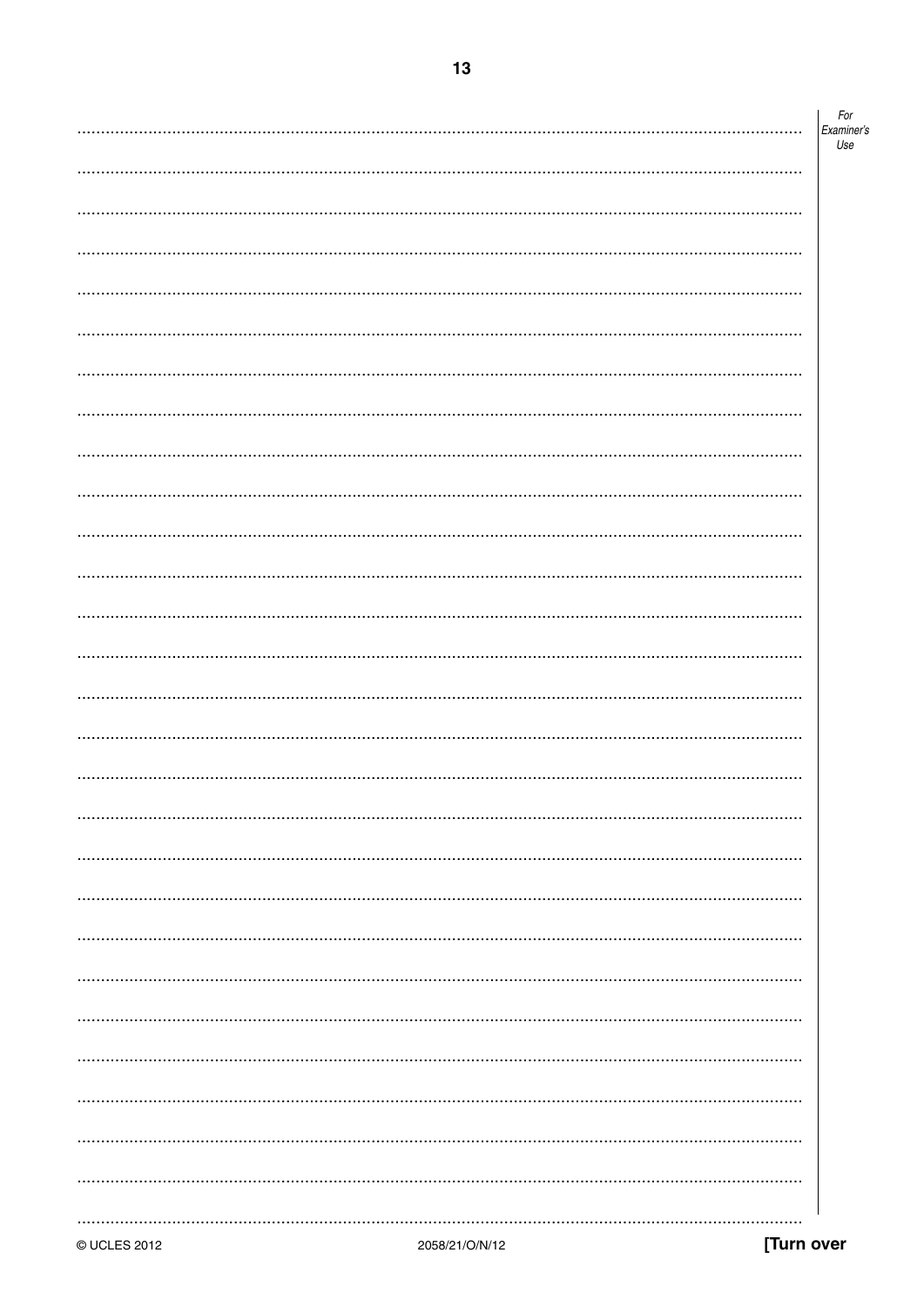| ${\bf 5}$ | (a) Describe the benefits of zakat for the Muslim community. | $[10]$ | For               |
|-----------|--------------------------------------------------------------|--------|-------------------|
|           | (b) How might fasting and zakat bring Muslims closer to God? | $[4]$  | Examiner's<br>Use |
|           |                                                              |        |                   |
|           |                                                              |        |                   |
|           |                                                              |        |                   |
|           |                                                              |        |                   |
|           |                                                              |        |                   |
|           |                                                              |        |                   |
|           |                                                              |        |                   |
|           |                                                              |        |                   |
|           |                                                              |        |                   |
|           |                                                              |        |                   |
|           |                                                              |        |                   |
|           |                                                              |        |                   |
|           |                                                              |        |                   |
|           |                                                              |        |                   |
|           |                                                              |        |                   |
|           | .                                                            |        |                   |
|           | .                                                            |        |                   |
|           |                                                              |        |                   |
|           |                                                              |        |                   |
|           | $\cdots$                                                     |        |                   |
|           |                                                              |        |                   |
|           |                                                              |        |                   |
|           |                                                              | .      |                   |
|           |                                                              |        |                   |
|           | <br>                                                         |        |                   |
|           |                                                              |        |                   |

2058/21/O/N/12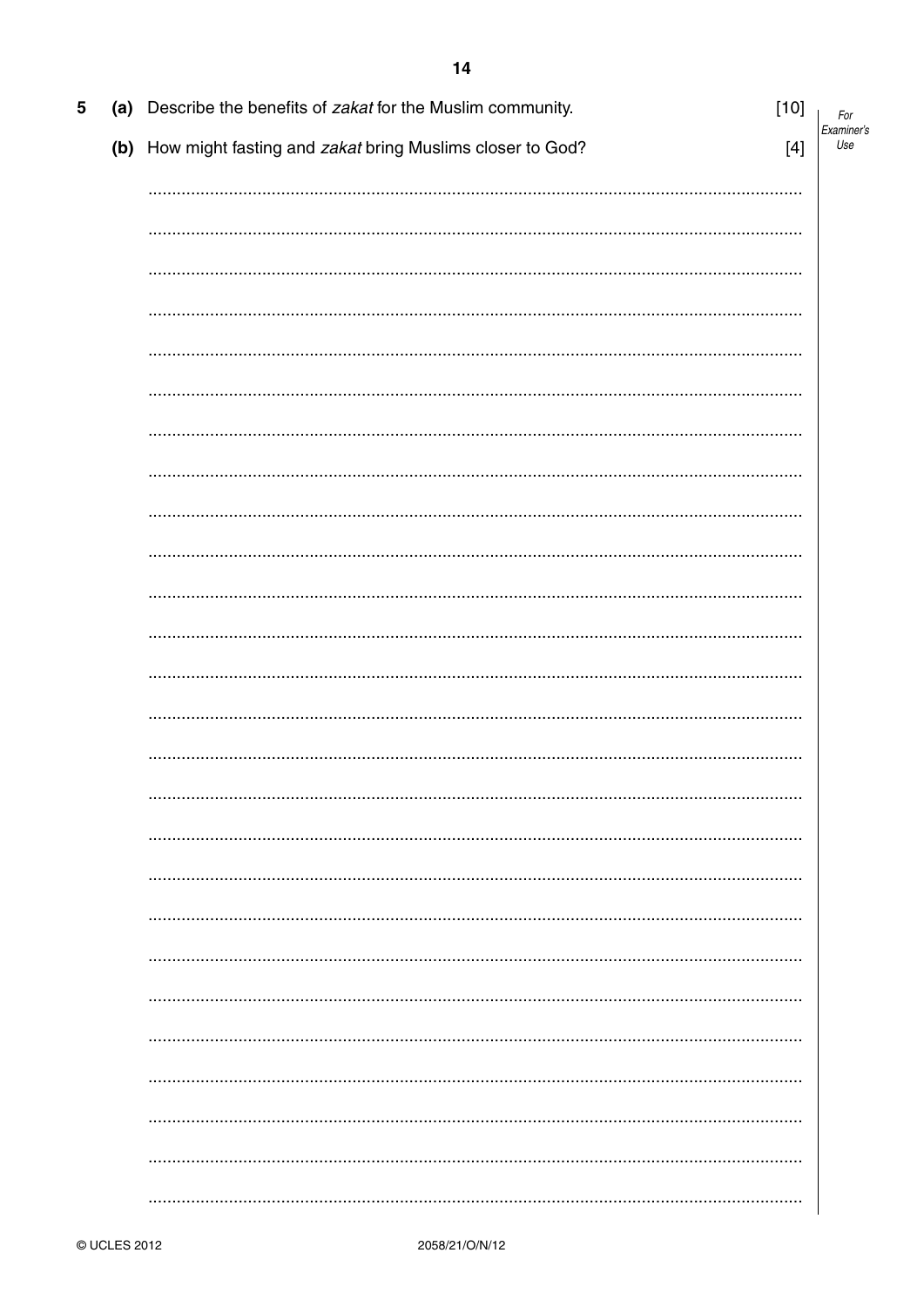| For        |
|------------|
| Examiner's |
| Use        |